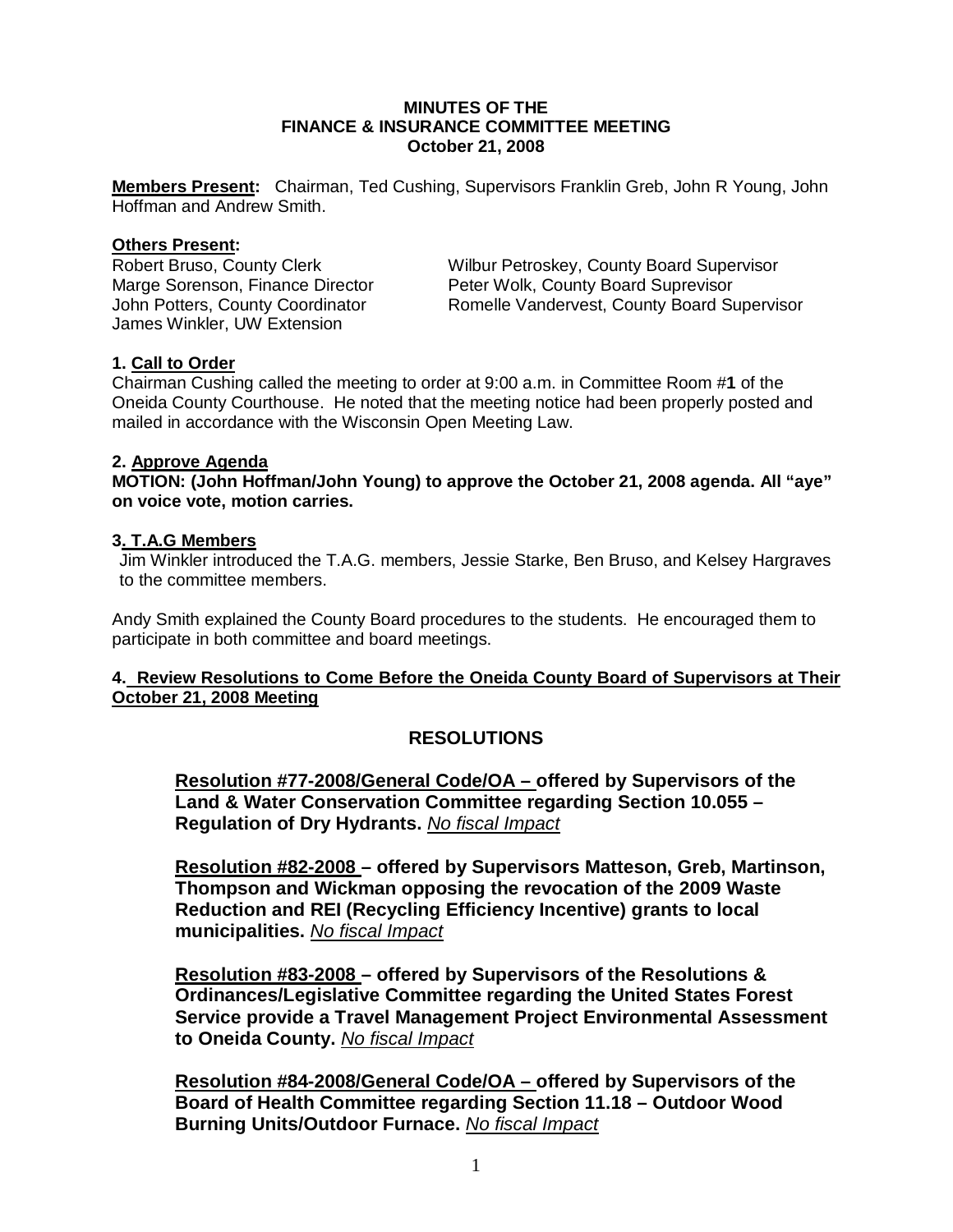**Resolution #85-2008/Rezone Petition #10-2008 – offered by Supervisors of the Planning and Zoning Committee regarding amending the Master Zoning District Document and the Oneida County Official Zoning District Boundary Map – Town of Minocqua.** *No fiscal Impact*

**Resolution #86-2008/Rezone Petition #12-2008 – offered by Supervisors of the Planning and Zoning Committee regarding amending the Master Zoning District Document and the Oneida County Official Zoning District Boundary Map – Town of Minocqua.** *No fiscal Impact*

**Resolution #87-2008/Rezone Petition #16-2008– offered by Supervisors of the Planning and Zoning Committee regarding amending the Master Zoning District Document and the Oneida County Official Zoning District Boundary Map – Town of Stella.** *No fiscal Impact*

**Resolution #88-2008/Ordinance Amendment #1-2008 – offered by Supervisors of the Planning and Zoning Committee regarding Chapter 17, Board of Adjustment.** *No fiscal Impact* 

**Resolution #89-2008 – offered by Supervisors of the Land Records Committee regarding a quit claim deed for Parcel Identification Numbers: PIN RH1764 & RH 1765, TL 1479 and LR 1215.** *Fiscal Impact*

**Resolution #90-2008 – offered by Supervisors of the Labor Relations and Employee Services Committee regarding reclassification of the Account Clerk I position – Treasurer's Department.** *Fiscal Impact*

**Resolution #91-2008 – offered by Supervisors of the Labor Relations and Employee Services Committee regarding reclassification of the Computer/Web Technician position – ITS Department.** *Fiscal Impact*

**Resolution #92-2008 – offered by Supervisors of the Labor Relations and Employee Services Committee regarding reclassification of the Auditor/Finance Director – Finance Department.** *Fiscal Impact*

**Resolution #93-2008 – offered by Supervisors of the Labor Relations and Employee Services Committee regarding reclassification of the Employee Services Manager position – LRES Department.** *Fiscal Impact*

**Resolution #94-2008 – offered by Supervisors of the Labor Relations and Employee Services Committee regarding the continuation of the part-time Land Use Specialist position in the Planning and Zoning Department.**  *Fiscal Impact*

**Resolution #95-2008 – offered by Supervisors of the Labor Relations and Employee Services Committee regarding the part-time (80%) Tobacco Control Coordinator position be increased to 100%.** *Fiscal Impact*